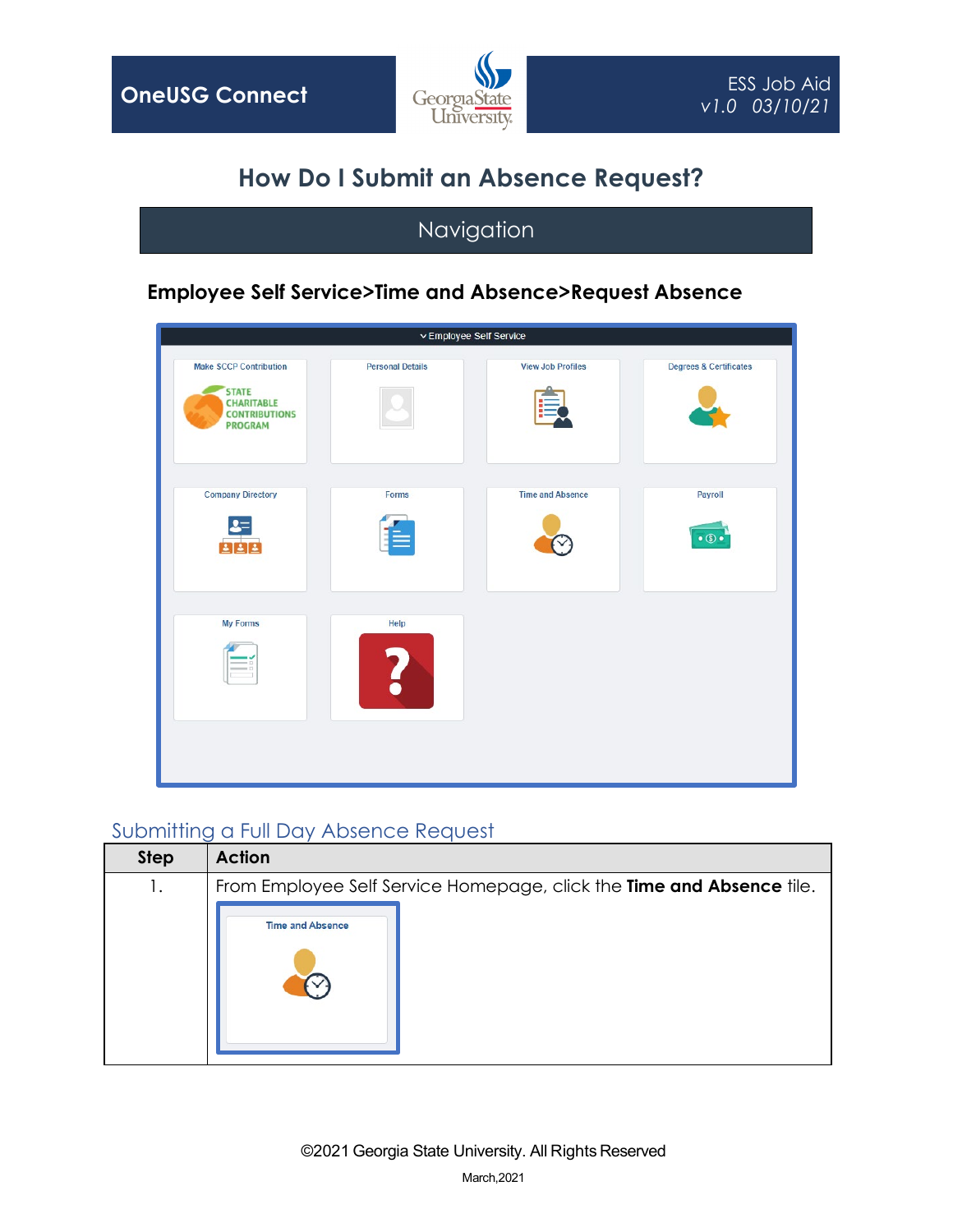



| <b>Step</b> | <b>Action</b>                                                                                                                                                                                                                                                                       |
|-------------|-------------------------------------------------------------------------------------------------------------------------------------------------------------------------------------------------------------------------------------------------------------------------------------|
| 2.          | The Time page is displayed.                                                                                                                                                                                                                                                         |
|             | Click the Request Absence tile.<br><b>Request Absence</b>                                                                                                                                                                                                                           |
|             |                                                                                                                                                                                                                                                                                     |
| 3.          | The Request Absence page is displayed.                                                                                                                                                                                                                                              |
|             | Note: The Absence Type field is not a required field. You can use this field<br>to filter the Absence Types in order to narrow down the absence names<br>in the Absence Name list.                                                                                                  |
|             | $\overline{\omega}$ $\alpha$ $\overline{\alpha}$<br><b>Request Absence</b><br>⊘<br>$\leq$ Time                                                                                                                                                                                      |
|             | Submit<br><b>Absence Type</b><br>All<br>All<br>*Absence Name<br>Bereavement<br><b>Blood Donations</b><br>Comptime<br><b>Deferred Holiday</b><br><b>Educational Support</b><br><b>FMLA</b> Intermitent<br>Jury<br>Outside Professional Activity<br><b>Sick</b><br>Vacation<br>Voting |
|             |                                                                                                                                                                                                                                                                                     |
|             | Click the Absence Type drop-down list.                                                                                                                                                                                                                                              |
|             | <b>Absence Type</b>                                                                                                                                                                                                                                                                 |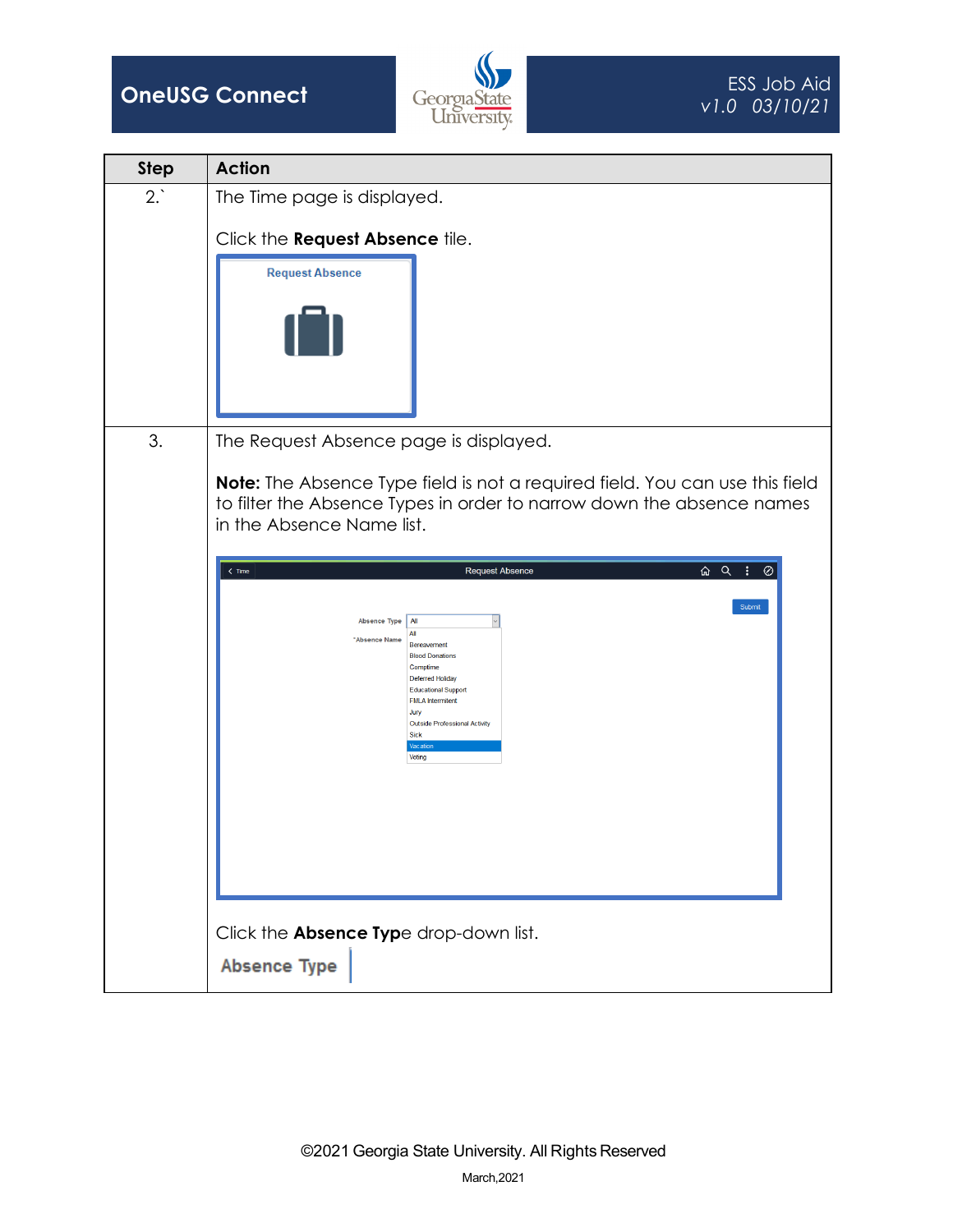



| <b>Step</b> | <b>Action</b>                                                                                                                                                                                                                                                                                                                                                                                                                                          |
|-------------|--------------------------------------------------------------------------------------------------------------------------------------------------------------------------------------------------------------------------------------------------------------------------------------------------------------------------------------------------------------------------------------------------------------------------------------------------------|
| 4.          | Select the appropriate leave type from the displayed list.                                                                                                                                                                                                                                                                                                                                                                                             |
|             | ふ Q :<br>$\leq$ Time<br><b>Request Absence</b><br>Submit<br>Vacation<br><b>Absence Type</b><br>Select Absence Name<br><b>"Absence Name</b>                                                                                                                                                                                                                                                                                                             |
|             | <b>Note:</b> If you are a Biweekly Benefitted employee, the best practice is to<br>always enter Comp Time Requests and Deferred Holiday requests as<br>Annual/Vacation. The cascading rules will deduct the comp balance,<br>the deferred holiday balance, and then annual leave. Comp Time and<br>Deferred Holidays are not applicable for Monthly employees. Please<br>view the ESS course materials for more information on the cascading<br>rules. |
| 5.          | Click the <b>Absence Name</b> drop-down list.                                                                                                                                                                                                                                                                                                                                                                                                          |
|             | *Absence Name                                                                                                                                                                                                                                                                                                                                                                                                                                          |
| 6.          | Absence Name is required. The list is filtered by the Absence Type.                                                                                                                                                                                                                                                                                                                                                                                    |
|             | Choose the appropriate absence name from the list.                                                                                                                                                                                                                                                                                                                                                                                                     |
|             | ふ Q :<br>$\zeta$ Time<br><b>Request Absence</b>                                                                                                                                                                                                                                                                                                                                                                                                        |
|             | Submit<br>$\backsim$<br>Vacation<br>Absence Type<br>Vacation<br>*Absence Name<br>曲<br>"Start Date 01/26/2021<br>曲<br>End Date 01/26/2021<br>益<br>Original Start Date 01/26/2021<br>Hours<br>Duration 8.00<br>Partial Days None<br><b>Forecast Details</b><br><b>Check Leave Balance</b><br>Comments<br>國<br><b>Attachments</b><br>You have not added any Attachments.                                                                                  |
|             | <b>Add Attachment</b><br><b>Balance Information</b>                                                                                                                                                                                                                                                                                                                                                                                                    |
|             | avascript:submitAction_win0(document.win0,'HR_ATTACH_WRK_FF_ADD_ATTCHMNT\$41\$'); <sup>&gt;**</sup>                                                                                                                                                                                                                                                                                                                                                    |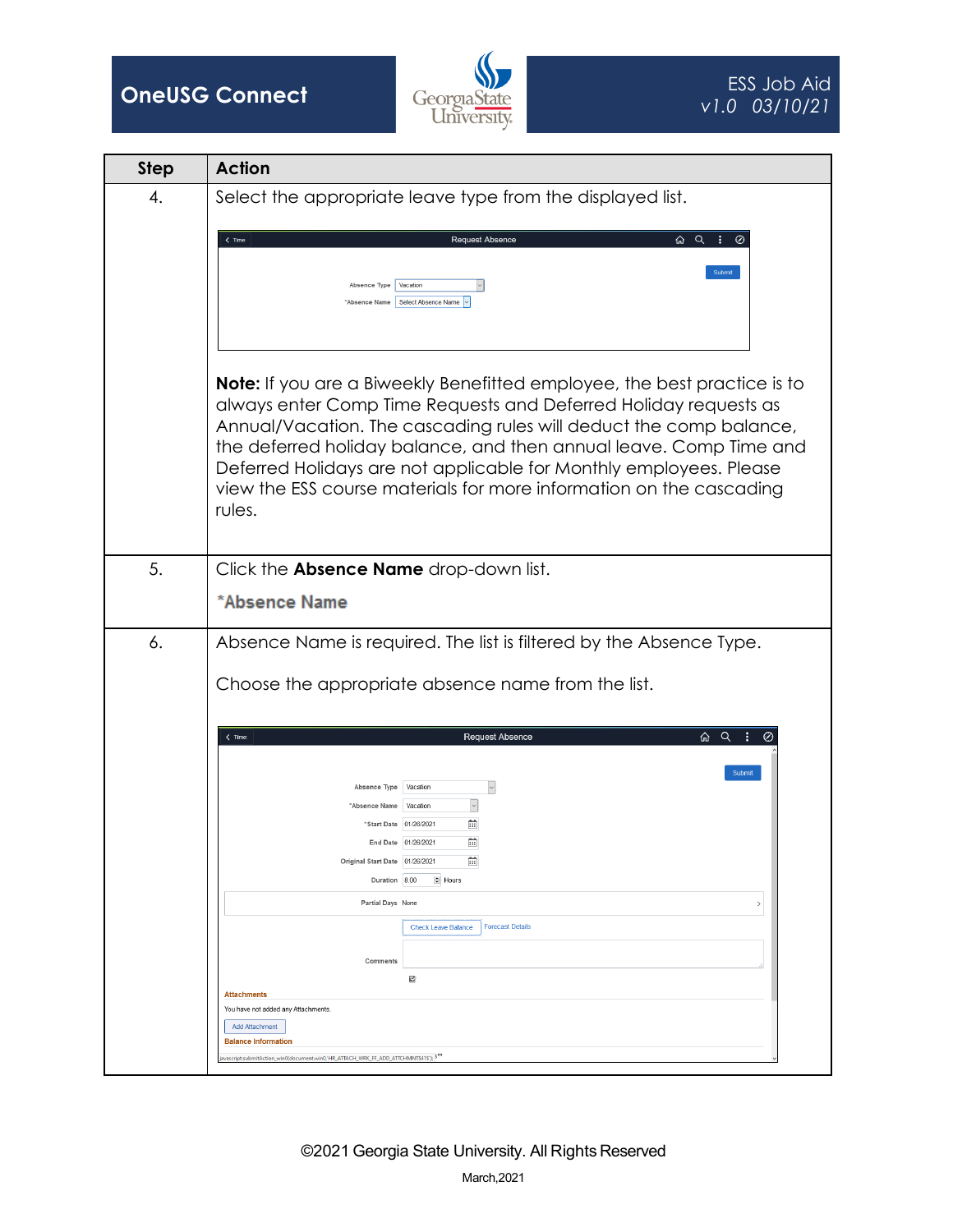

| <b>Step</b> | <b>Action</b>                                                                                                                                                                                         |
|-------------|-------------------------------------------------------------------------------------------------------------------------------------------------------------------------------------------------------|
| 7.          | Enter the appropriate information in the *Start Date field or select the<br>Calendar icon.<br>丽                                                                                                       |
| 8.          | To confirm available hours for the selected absence type, click<br>the Check Leave Balance button.<br><b>Check Leave Balance</b>                                                                      |
| 9.          | A message is displayed providing the eligibility status of your requested<br>absence.<br>Click the OK button.<br>OK                                                                                   |
| 10.         | Enter the appropriate information in the End Date and Original Start Date<br>fields.<br><b>End Date</b><br><b>Original Start Date</b>                                                                 |
| 11.         | If you click the <b>Submit</b> link before you click the Check Leave Balances<br>button, you will get an error saying that you need to forecast the<br>absence first.                                 |
| 12.         | To see the approximate balance of leave available for future dates, click<br>the <b>Forecast Details</b> link.<br><b>Forecast Details</b>                                                             |
| 13.         | <b>Note:</b> Requests are subject to the USG cascading rules. You will not be<br>able to create a negative leave balance.<br>After reviewing the eligible leave balance, click the Close button.<br>× |
| 14.         | If necessary, use the <b>Comments</b> field for details related to your absence<br>request.<br>Comments                                                                                               |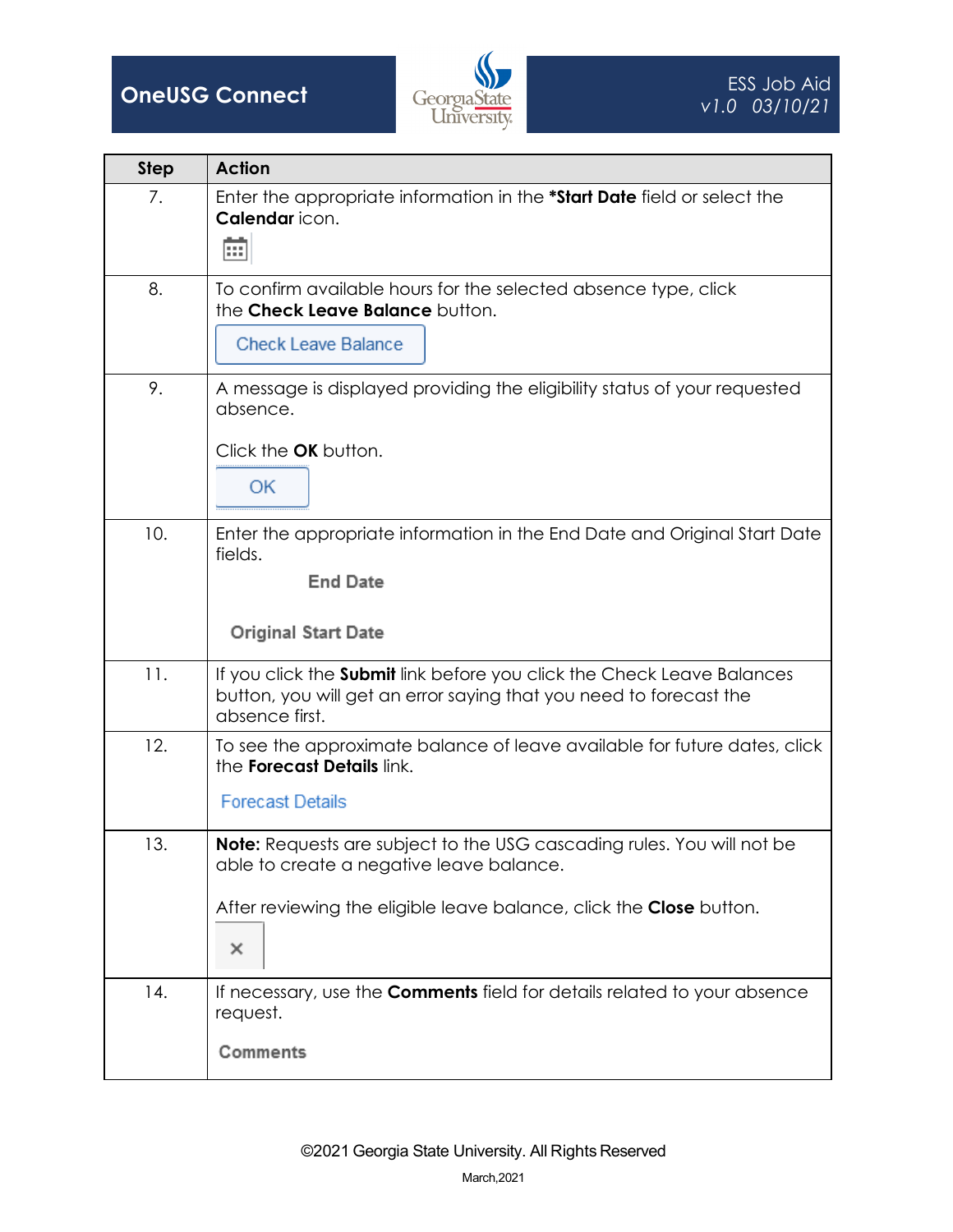

| <b>Step</b> | <b>Action</b>                                                                                      |
|-------------|----------------------------------------------------------------------------------------------------|
| 15.         | The Add Attachment feature allows you to upload documentation with<br>your absence request.        |
|             | <b>Note:</b> Supporting documents are not required, so this step may be<br>skipped.                |
|             | <b>Attachments</b>                                                                                 |
| 16.         | When you are ready, click the <b>Submit</b> button.                                                |
|             | <b>Note:</b> The request will be routed to your supervisor for review.                             |
|             | Submit                                                                                             |
| 17.         | A confirmation pop-up is displayed.                                                                |
|             | Click the Yes button.                                                                              |
|             | Yes                                                                                                |
| 18.         | The absence request has been submitted for review.                                                 |
|             | <b>Note:</b> You will also receive an email confirming your absence request has<br>been submitted. |
|             | Status Submitted                                                                                   |
| 19.         | You have completed the steps to submit a full day absence request in<br>OneUSG Connect.            |

### Submitting a Partial Day Absence Request

| <b>Step</b> | <b>Action</b>                                                                                  |
|-------------|------------------------------------------------------------------------------------------------|
| 1.          | From the Employee Self Service homepage in OneUSG Connect, click<br>the Time and Absence link. |
|             | <b>Time and Absence</b>                                                                        |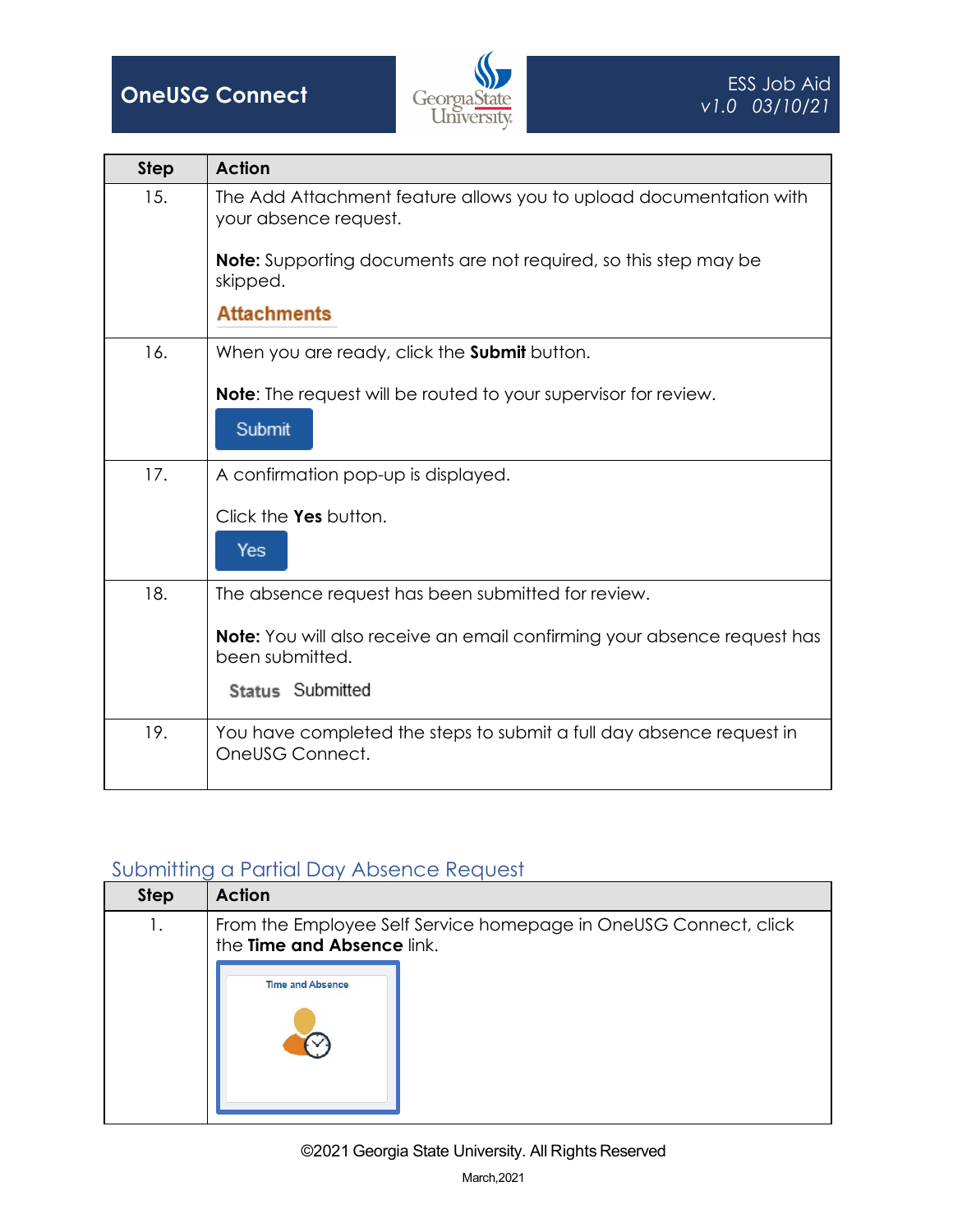



| <b>Step</b> | <b>Action</b>                                                                                                                                                                                                                                                                                                                                                                                                                                           |
|-------------|---------------------------------------------------------------------------------------------------------------------------------------------------------------------------------------------------------------------------------------------------------------------------------------------------------------------------------------------------------------------------------------------------------------------------------------------------------|
| 2.          | The Time and Absence page is displayed.                                                                                                                                                                                                                                                                                                                                                                                                                 |
|             | Click the <b>Request Absence</b> tile.<br><b>Request Absence</b>                                                                                                                                                                                                                                                                                                                                                                                        |
| 3.          | The Request Absence page is displayed.                                                                                                                                                                                                                                                                                                                                                                                                                  |
|             | <b>Note:</b> The Absence Type field is not a required field. You can use this field<br>to filter the Absence Types in order to narrow down the absence names<br>in the Absence Name list.                                                                                                                                                                                                                                                               |
|             | Click the <b>Absence Type</b> drop-down list.<br><b>Absence Type</b>                                                                                                                                                                                                                                                                                                                                                                                    |
|             |                                                                                                                                                                                                                                                                                                                                                                                                                                                         |
| 4.          | Select the appropriate leave type from the displayed list.<br>ふ Q :<br><b>Request Absence</b><br>$\zeta$ Time<br>Submit                                                                                                                                                                                                                                                                                                                                 |
|             | Vacation<br><b>Absence Type</b><br>Select Absence Name<br>"Absence Name                                                                                                                                                                                                                                                                                                                                                                                 |
|             | Note: If you are a Biweekly Benefitted employee, the best practice is to<br>always enter Comp Time Requests and Deferred Holiday requests as<br>Annual/Vacation and then the cascading rules will deduct the comp<br>balance, the deferred holiday balance, and then annual leave. Comp<br>Time and Deferred Holidays are not applicable for Monthly employees.<br>Please view the ESS course materials for more information on the<br>cascading rules. |
| 5.          | Click the Absence Name drop-down list.                                                                                                                                                                                                                                                                                                                                                                                                                  |
|             | *Absence Name                                                                                                                                                                                                                                                                                                                                                                                                                                           |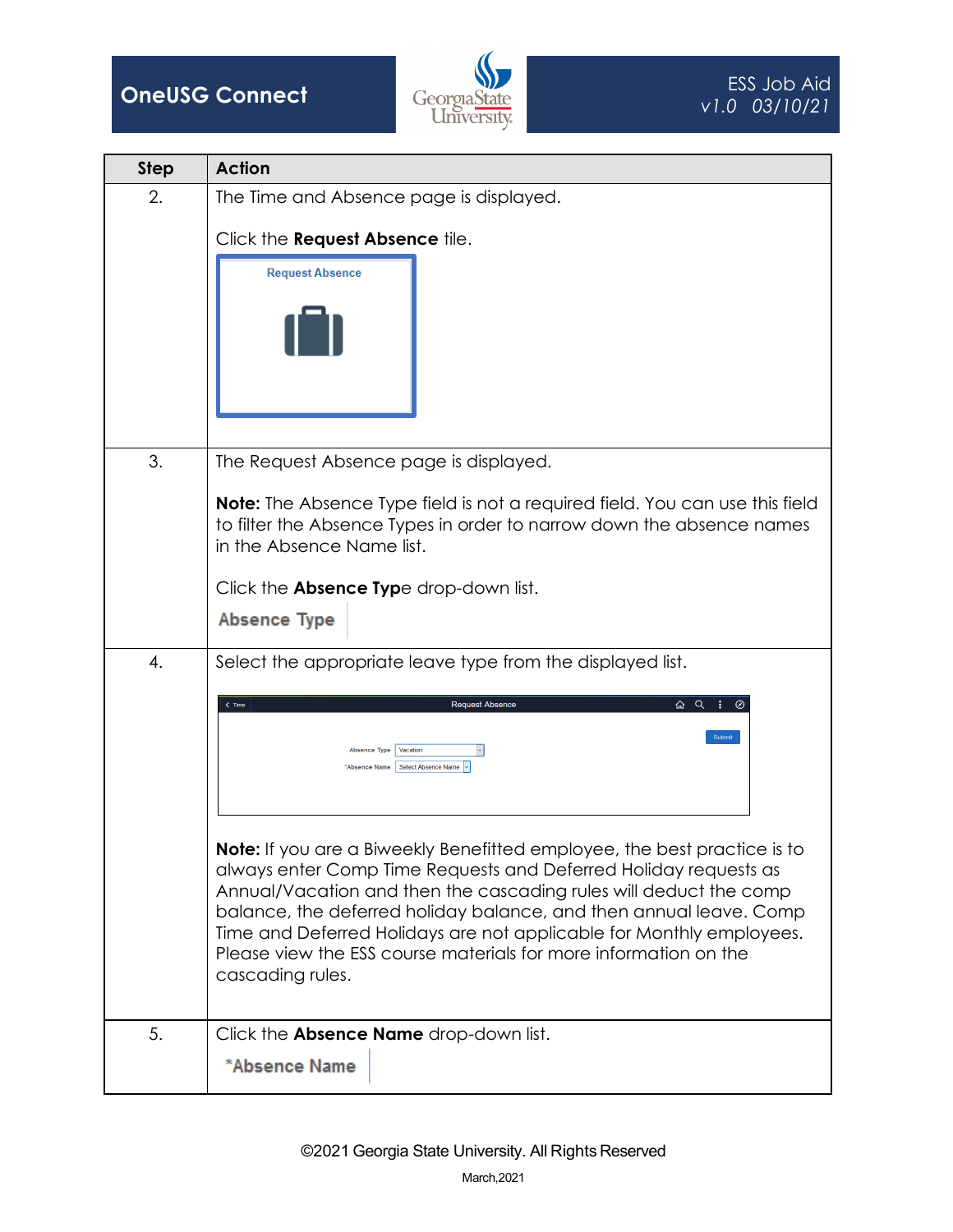



| <b>Step</b> | <b>Action</b>                                                                                                                  |
|-------------|--------------------------------------------------------------------------------------------------------------------------------|
| 6.          | Absence Name is required. The list is limited by the Absence Type.                                                             |
|             | ふ Q :<br>$\zeta$ Time<br><b>Request Absence</b><br>⊘                                                                           |
|             | Submit                                                                                                                         |
|             | $\ddot{\ }$<br>Vacation<br>Absence Type                                                                                        |
|             | $\ddot{\phantom{0}}$<br>*Absence Name<br>Vacation<br>菌<br>*Start Date 01/26/2021                                               |
|             | 曲<br>End Date 01/26/2021                                                                                                       |
|             | 曲<br>Original Start Date 01/26/2021                                                                                            |
|             | Duration 8.00<br>Hours                                                                                                         |
|             | Partial Days None                                                                                                              |
|             | <b>Forecast Details</b><br><b>Check Leave Balance</b>                                                                          |
|             | Comments                                                                                                                       |
|             | 國                                                                                                                              |
|             | <b>Attachments</b><br>You have not added any Attachments                                                                       |
|             | <b>Add Attachment</b>                                                                                                          |
|             | <b>Balance Information</b><br>ivascript:submitAction_win0(document.win0,'HR_ATTACH_WRK_FF_ADD_ATTCHMNT\$41\$'); <sup>}**</sup> |
|             |                                                                                                                                |
|             | Choose the appropriate absence name from the list.                                                                             |
|             |                                                                                                                                |
| 7.          |                                                                                                                                |
|             | Enter the appropriate information in the *Start Date field or select the<br>Calendar icon.                                     |
|             |                                                                                                                                |
|             | ш                                                                                                                              |
| 8.          | The End Date and Original Start Date fields are populated by the Check                                                         |
|             | Leave Balance action.                                                                                                          |
|             | <b>End Date</b>                                                                                                                |
|             |                                                                                                                                |
|             |                                                                                                                                |
|             | Original Start Date                                                                                                            |
| 9.          | Click the Partial Days button.                                                                                                 |
|             |                                                                                                                                |
|             | <b>Partial Days</b>                                                                                                            |
|             |                                                                                                                                |
| 10.         | The Partial Days window is displayed.                                                                                          |
|             |                                                                                                                                |
|             |                                                                                                                                |
|             |                                                                                                                                |
|             | Click the <b>Partial Days</b> drop-down list.                                                                                  |
|             | <b>Partial Days</b>                                                                                                            |
|             |                                                                                                                                |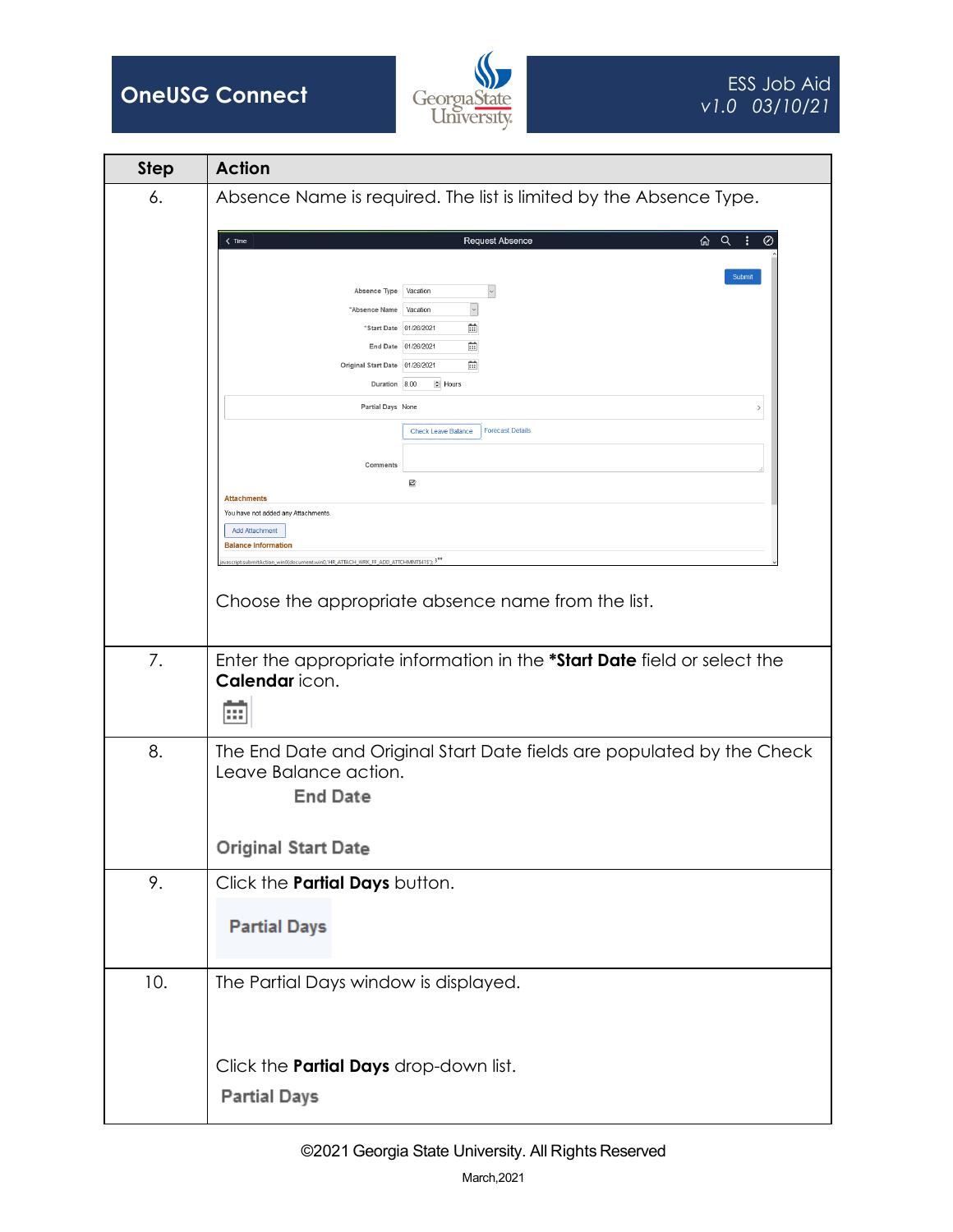



| <b>Step</b> | <b>Action</b>                                                                                                                                                                                                                                                                                          |
|-------------|--------------------------------------------------------------------------------------------------------------------------------------------------------------------------------------------------------------------------------------------------------------------------------------------------------|
| 11.         | From the Partial Days list, select the appropriate type.                                                                                                                                                                                                                                               |
|             | <b>Partial Days</b><br>Done<br>Cancel<br><b>Duration</b>                                                                                                                                                                                                                                               |
|             | <b>Partial Days</b><br>None<br><b>Partial Days</b>                                                                                                                                                                                                                                                     |
|             | <b>Comments</b>                                                                                                                                                                                                                                                                                        |
|             | <b>Note:</b> If you are taking one day of leave, select either All Days or Start<br>Day Only. If you are taking multiple dates off and will only be on partial<br>leave the 1st day of the event-select Start Day Only. If you are taking off<br>part of each day for a range of dates select All Days |
|             | <b>Partial Days</b>                                                                                                                                                                                                                                                                                    |
| 12.         | Enter the appropriate number of leave hours requested for your partial<br>day.                                                                                                                                                                                                                         |
| 13.         | Click the <b>Done</b> button.<br>Done                                                                                                                                                                                                                                                                  |
| 14.         | Verify the Duration field has been updated to reflect the number of hours<br>of leave you are requesting.                                                                                                                                                                                              |
|             | Click the Check Leave Balance button.                                                                                                                                                                                                                                                                  |
|             | Duration                                                                                                                                                                                                                                                                                               |
| 15.         | A message is displayed, indicating your eligibility for the requested<br>amount of leave.                                                                                                                                                                                                              |
|             | Click the OK button.<br>ОК                                                                                                                                                                                                                                                                             |